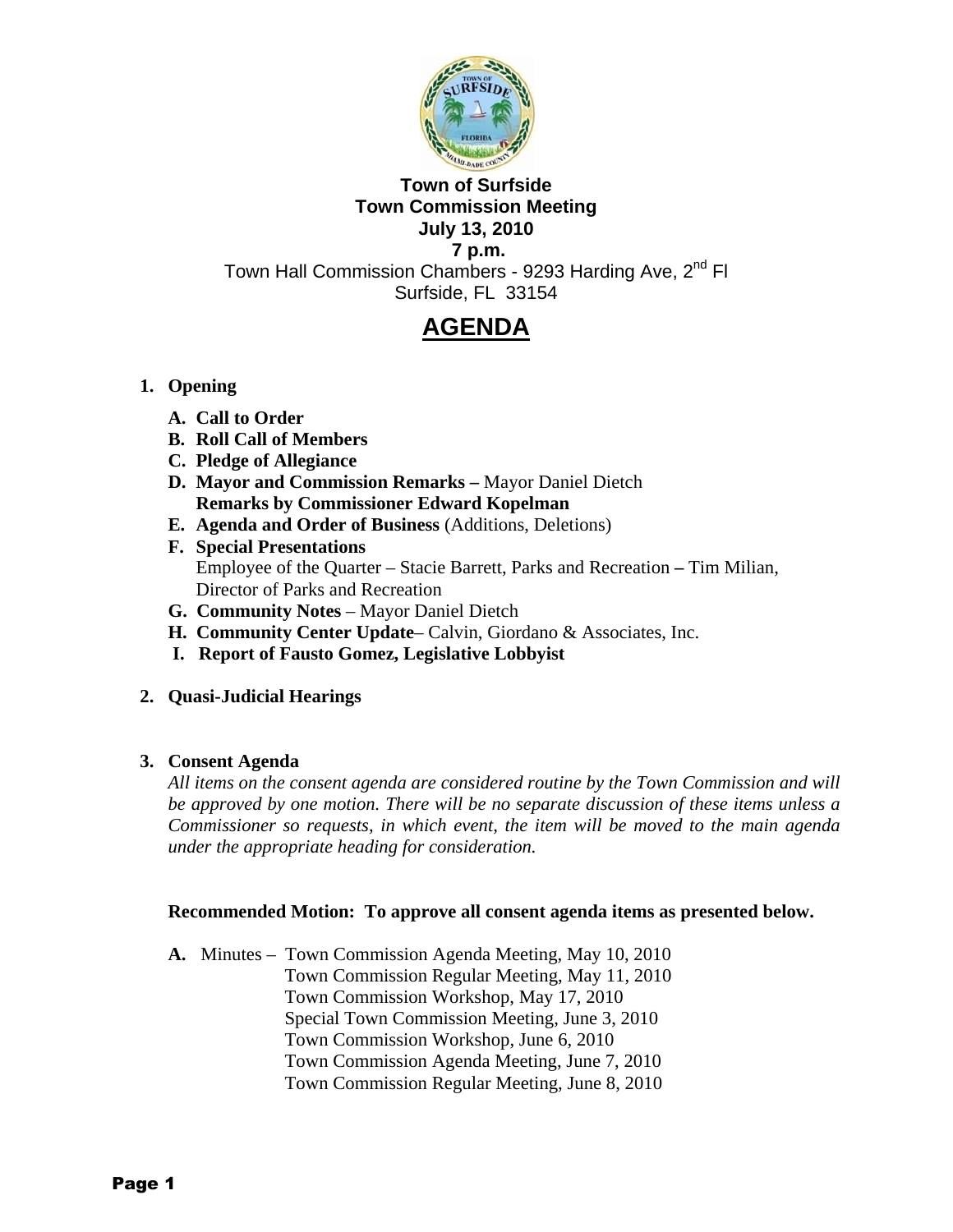- **B.** Monthly Budget to Actual Summary Martin Sherwood, Finance Support Services Department Head
- **C.** Projects Progress Report Calvin, Giordano & Associates, Inc.

## **4. Ordinances and Public Hearings**

### **A. Second Readings (Ordinances)**

 **1.** Proposed Franchise Agreement Renewal-Florida Power & Light – Martin Sherwood, Finance Support Services Department Head **AN ORDINANCE GRANTING TO FLORIDA POWER & LIGHT COMPANY, ITS SUCCESSORS AND ASSIGNS, A NON-EXCLUSIVE ELECTRIC FRANCHISE, IMPOSING PROVISIONS AND CONDITIONS RELATING THERETO, PROVIDING FOR MONTHLY PAYMENTS TO THE TOWN OF SURFSIDE, AND PROVDING FOR AN EFFECTIVE DATE.** 

 **[This ordinance approves a thirty year non exclusive franchise Agreement with FP & L]** 

 **2.** Parking Trust – Lynn Dannheisser, Town Attorney **AN ORDINANCE OF THE TOWN COMMISSION OF THE TOWN OF SURFSIDE, FLORIDA AMENDING CHAPTER 90 "ZONING," ARTICLE VII "OFF-STREET PARKING AND LOADING," DIVISION 1 "OFF-STREET PARKING," SECTION 90-77 "OFF-STREET PARKING REQUIREMENTS" OF THE TOWN OF SURFSIDE CODE OF ORDINANCES REGARDING OFF-STREET PARKING COMPLIANCE FOR THE SD-B40 ZONING DISTRICT; PROVIDING FOR INCLUSION IN THE CODE; REPEALING ALL ORDINANCES OR PARTS OF ORDINANCES IN CONFLICT HEREWITH; AND PROVIDING FOR AN EFFECTIVE DATE.** 

 **[This ordinance provides an alternate means to comply with off-street parking requirements in the downtown business district by payment of a mitigation fee into a parking trust fund.]** 

 **B. First Readings (Public Hearings on Ordinances)** 

**A.** Red Light Traffic Control Signals – Chief David Allen **AN ORDINANCE OF THE TOWN COMMISSION OF THE TOWN OF SURFSIDE, FLORIDA AMENDING CHAPER 74 "TRAFFIC AND VEHICLES", CREATING ARTICLE III "DANGEROUS INTERSECTION SAFETY"; SECTION 74 PROVIDING FOR RECORDED IMAGE MONITORING AND ENFORCEMENT OF RED LIGHT TRAFFIC CONTROL SIGNALS CONSISTENT WITH GENERAL LAW AS PROFIDED BY CHAPTER 2010-80, LAWS OF FLORIDA (2010); PROVIDING FOR SEVERABILITY; PROVIDNG FOR INCLUSION IN**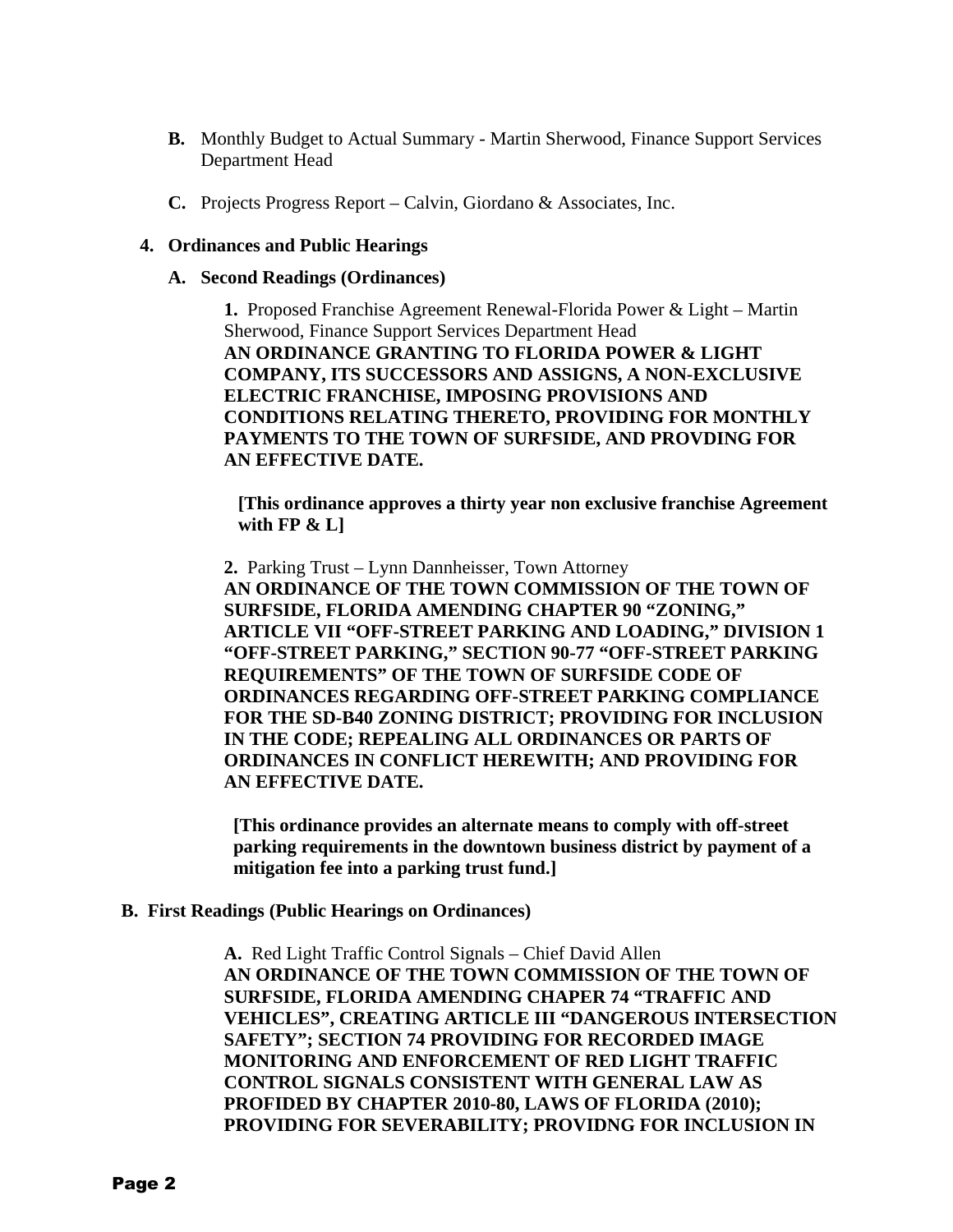## **THE CODE; PROVIDING FOR SAVINGS, RATIFICATION AND RESERVATION OF RIGHTS; PROVIDING FOR AN EFFECTIVE DATE.**

**B.** Re-naming of Facilities – Lynn Dannheisser, Town Attorney **AN ORDINANCE OF THE TOWN COMMISSION OF THE TOWN OF SURFSIDE, FLORIDA AMENDING CHAPTER 75 "NAMING, RENAMING, AND CO-DESIGNATION OF TOWN FACILITIES, ROADS OR PROPERTY"TO DELETE THE REQUIREMENT THAT MUNICIPAL ROADS, FACILITIES OR PROPERTIES MUST BE NAMED POSTHUMOUSLY; PROVIDING FOR SEVERABILITY; PROVIDING FOR INCLUSION IN THE CODE; PROVIDING FOR CONFLICTS; AND PROVIDING FOR AN EFFECTIVE DATE.** 

## **5. Resolutions and Proclamations**

**A.** Appointing Planning and Zoning Board – Lynn Dannheisser, Town Attorney **A RESOLUTION OF THE TOWN COMMISSION OF THE TOWN OF SURFSIDE, FLORIDA, APPOINTING MEMBERS OF THE PLANNING AND ZONING BOARD; PROVIDING FOR IMPLEMENTATION; AND, PROVIDING FOR AN EFFECTIVE DATE.** 

 **B.** Reimburse Project Costs with Proceeds of Tax-Exempt Financing **–** Martin Sherwood, Finance Support Services Department Head **A RESOLUTION OF THE TOWN OF SURFSIDE, FLORIDA ESTABLISHING ITS INTENT TO REIMBURSE CERTAIN PROJECT COSTS INCURRED WITH PROCEEDS OF FUTURE TAX-EXEMPT FINANCING OR OTHER OBLIGATIONS; PROVIDING CERTAIN OTHER MATTERS IN CONNECTION THEREIN; AND PROVIDING FOR AN EFFECTIVE DATE.** 

**C.** Retainer Agreement – Lynn Dannheisser, Town Attorney

**A RESOLUTION OF THE TOWN COMMISSION FOR THE TOWN OF SURFSIDE, FLORIDA, APPROVING A RETAINER AGREEMENT WITH LEWIS STROUD & DEUTSCH TO REPRESENT THE TOWN OF SURFSIDE IN CONNECTION WITH BANKES V. SURFSIDE MATTERS AND ANY OTHER RELATED LITIGATION; PROVIDING FOR AN EFFECTIVE DATE.** 

**D.** Proposed Millage Rate – Martin Sherwood, Finance Support Services Department **A RESOLUTION OF THE TOWN COMMISSION OF THE TOWN OF SURFSIDE, FLORIDA, DETERMINING A PROPOSED OPERATING MILLAGE RATE, DETERMINING THE CURRENT YEAR ROLLED-BACK RATE; ESTABLISHING THE DATE, TIME AND PLACE FOR THE FIRST AND SECOND PUBLIC BUDGET HEARINGS AS REQUIRED BY LAW; DIRECTING THE TOWN CLERK TO FILE SAID RESOLUTION WITH THE PROPERTY APPRAISER OF MIAMI-DADE COUNTY PURSUANT TO THE REQUIREMENTS OF FLORIDA STATUTES AND THE RULES AND REGULATIONS OF THE DEPARTMENT OF REVENUE FOR THE STATE OF FLORIDA; AND PROVIDING FOR AN EFFECTIVE DATE.**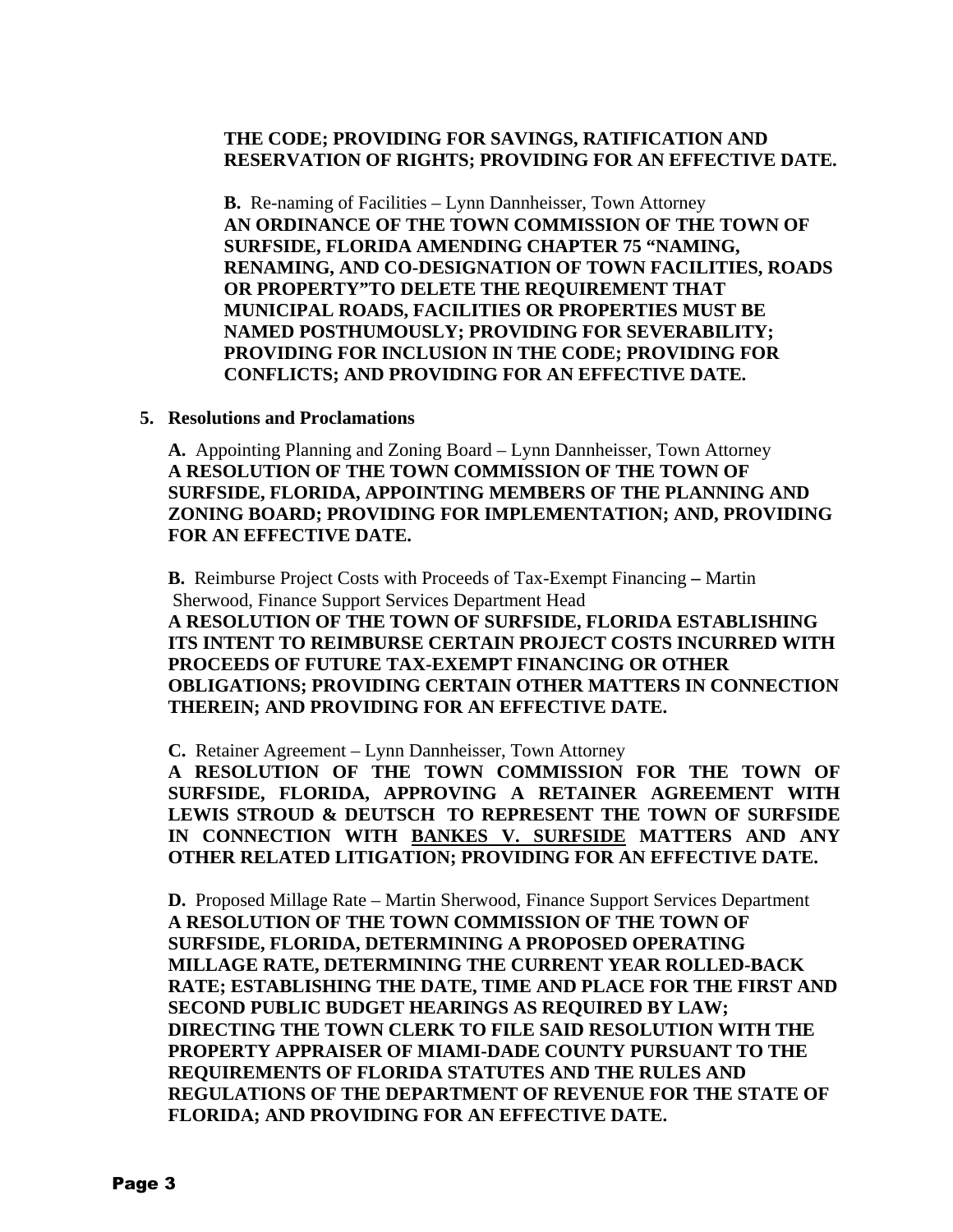**E.** Interlocal Agreement to Purchase and Install Bus Shelters – Fernando Rodriguez, Director of Public Works

**A RESOLUTION OF THE TOWN COMMISSION OF THE TOWN OF SURFSIDE, FLORIDA, AUTHORIZING THE TOWN TO ENTER INTO AN INTERLOCAL AGREEMENT WITH MIAMI-DADE COUNTY TRANSIT AUTHORITY TO PURCHASE AND INSTALL BUS SHELTERS ON COLLINS AND HARDING AVENUES USING STIMULUS FUNDS, AUTHORIZING THE TOWN MANAGER TO EXECUTE ALL PURCHASE ORDERS OR OTHER REQUIRED DOCUMENTATION; AUTHORIZING THE TEMPORARY DISBURSEMENT OF FUNDS TO PAY FOR REQUIRED PERMIT FEES; AND PROVIDING FOR AN EFFECTIVE DATE.** 

**F.** Parking Pay Stations – John DiCenso, Assistant Police Chief **A RESOLUTION OF THE TOWN COMMISSIONOF THE TOWN OF SURFSIDE, FLORIDA APPROVING THE AGREEMENT WITH HARRINGTON RESOURCES INC., dba PARKER SYSTEMS FOR THE PURCHASE, DELIVERY AND INSTALLATION OF 23 "LUKE" PARKING PAY STATIONS; AUTHORIZING THE TOWN MANAGER AND TOWN ATTORNEY TO IMPLEMENT THE TERMS AND CONDITIONS OF THE AGREEMENT; AUTHORZING THE TOWN MANAGER TO EXPEND PARKING FUND PROCEEDS; AUTHORIZING THE TOWN MAYOR TO EXECUTE THE CONTRACT; AND PROVIDING FOR AN EFFECTIVE DATE.** 

**G.** Community Center Construction Administration – Chris Giordano, CGA **A RESOLUTION OF THE TOWN COMMISSION OF THE TOWN OF SURFSIDE, FLORIDA, AUTHORZING THE TOWN TO ENTER INTO ADDENDUM TO PROFESSIONAL SERVICES AGREEMENT WITH AECOM FOR ARCHITECTURAL SERVICES FOR SURFSIDE COMMUNITY CENTER, AUTHORIZING THE FUNDS TO PAY FOR; AND PROVIDING FOR AN EFFECTIVE DATE.** 

## **6. Good and Welfare**

*Public comments for subjects or items not on the agenda. Public comment on agenda items will be allowed when agenda item is discussed by the Commission.*

## **7. Town Manager and Town Attorney Reports**

## **8. Unfinished Business and New Business**

- **A. 84th Annual Conference, Florida League of Cities, Designation of Voting Delegate –** Gary Word, Town Manager
- **B. Tourist Bureau Concerns** Duncan Tavares, Tourist Bureau Director
- **C. Town Manager Resignation** Commissioner Marta Olchyk
- **D. Committee Appointments** Mayor and Town Commission

## **9. Mayor, Commission and Staff Communications**

 **A. Report on Elected Officials Seminar –** Commissioner Michael Karukin